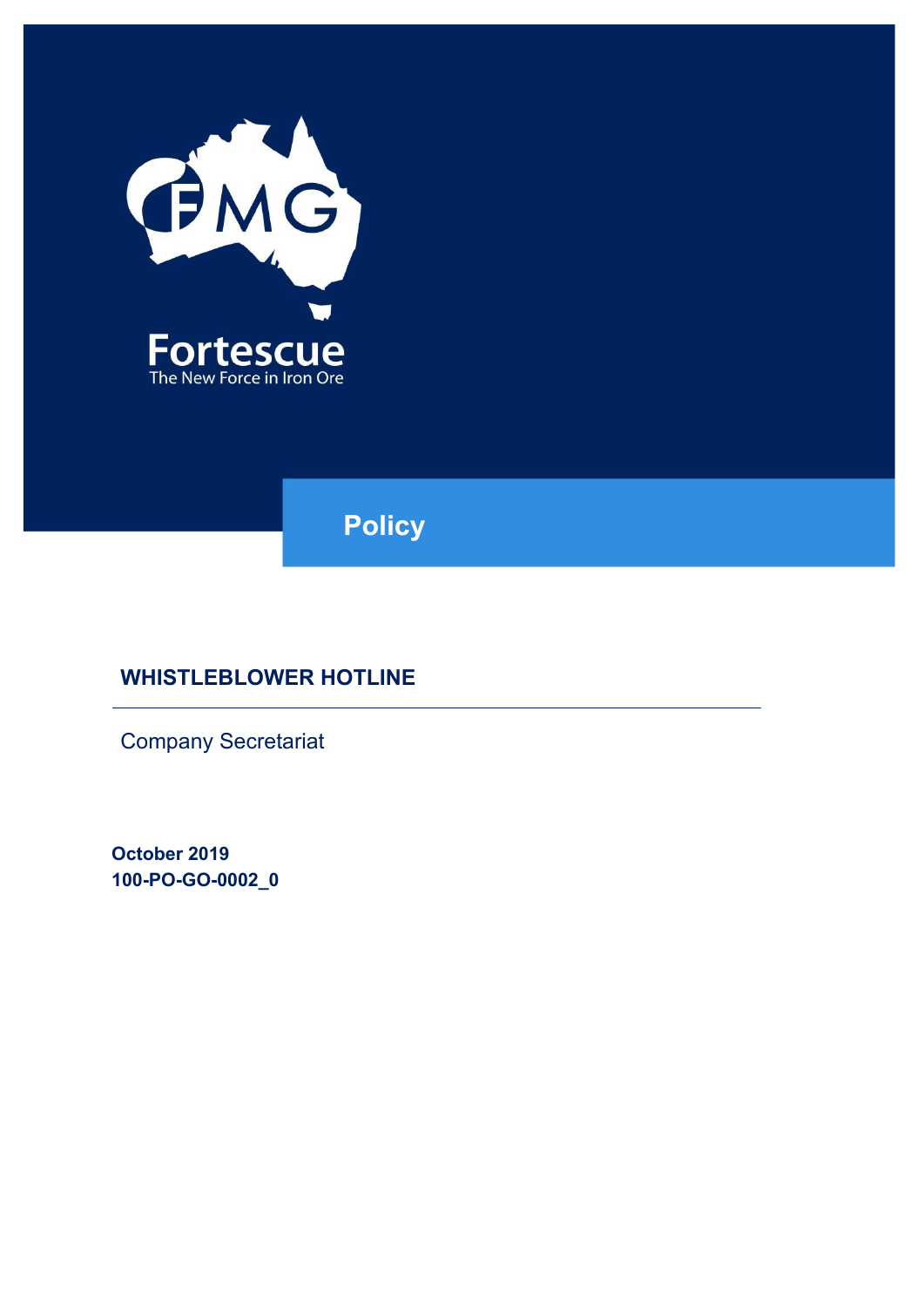

*This document is protected by copyright, no part of this document may be reproduced or adapted without the consent of the originator/company owner, all rights are reserved. This document is "uncontrolled when printed", refer to signed electronic copy for up to date version*.

|                                                              | <b>WHISTLEBLOWER HOTLINE</b>                                                                                                                                                                                                                                                                                      |                                            |            |  |
|--------------------------------------------------------------|-------------------------------------------------------------------------------------------------------------------------------------------------------------------------------------------------------------------------------------------------------------------------------------------------------------------|--------------------------------------------|------------|--|
| <b>Document_Revision</b><br><b>Number</b>                    | 100-PO-GO-0002 0                                                                                                                                                                                                                                                                                                  |                                            |            |  |
| <b>Status</b>                                                | <b>IFU - ISSUED FOR USE</b>                                                                                                                                                                                                                                                                                       |                                            | 29/10/2019 |  |
| <b>Summary of</b><br><b>Changes</b>                          | Update of Whistleblower Management and Protection Standard to incorporate<br>amendments to applicable whistleblower legislation including the Treasury Laws<br>Amendment (Enhancing Whistleblower Protection) Act 2019, Corporations Act 2001 (Cth)<br>and Taxation Administration Act 1953 (Cth) and other Acts. |                                            |            |  |
| <b>Author</b>                                                | Meagan Pillinger                                                                                                                                                                                                                                                                                                  | Signature                                  | 2/10/2019  |  |
| <b>Checked or</b><br><b>Squad Review#</b><br>(if applicable) | <b>Emily Ward</b>                                                                                                                                                                                                                                                                                                 | Signature                                  | 3/10/2019  |  |
| <b>Checked or</b><br><b>Squad Review#</b><br>(if applicable) | <b>Cameron Wilson</b>                                                                                                                                                                                                                                                                                             | Signature                                  | 3/10/2019  |  |
| <b>Approved</b>                                              | Audit & Risk Committee                                                                                                                                                                                                                                                                                            | Signature                                  | 28/10/2019 |  |
| <b>Access to this</b><br>document:                           | <b>FORTESCUE STAFF &amp;</b><br><b>CONTRACTORS</b>                                                                                                                                                                                                                                                                | <b>Next Review Date</b><br>(if applicable) | 29/10/2021 |  |

**Revision History** *(to be completed for each version retained by Document Control)*

| <b>Author</b>           | <b>Checker</b>                             | <b>Approver</b>                             | <b>Rev</b><br>No. | <b>Status</b> | <b>Issued Date</b> |
|-------------------------|--------------------------------------------|---------------------------------------------|-------------------|---------------|--------------------|
| <b>Meagan Pillinger</b> | <b>Emily Ward</b><br><b>Cameron Wilson</b> | <b>Audit &amp; Risk</b><br><b>Committee</b> |                   | <b>IFU</b>    | 29/10/2019         |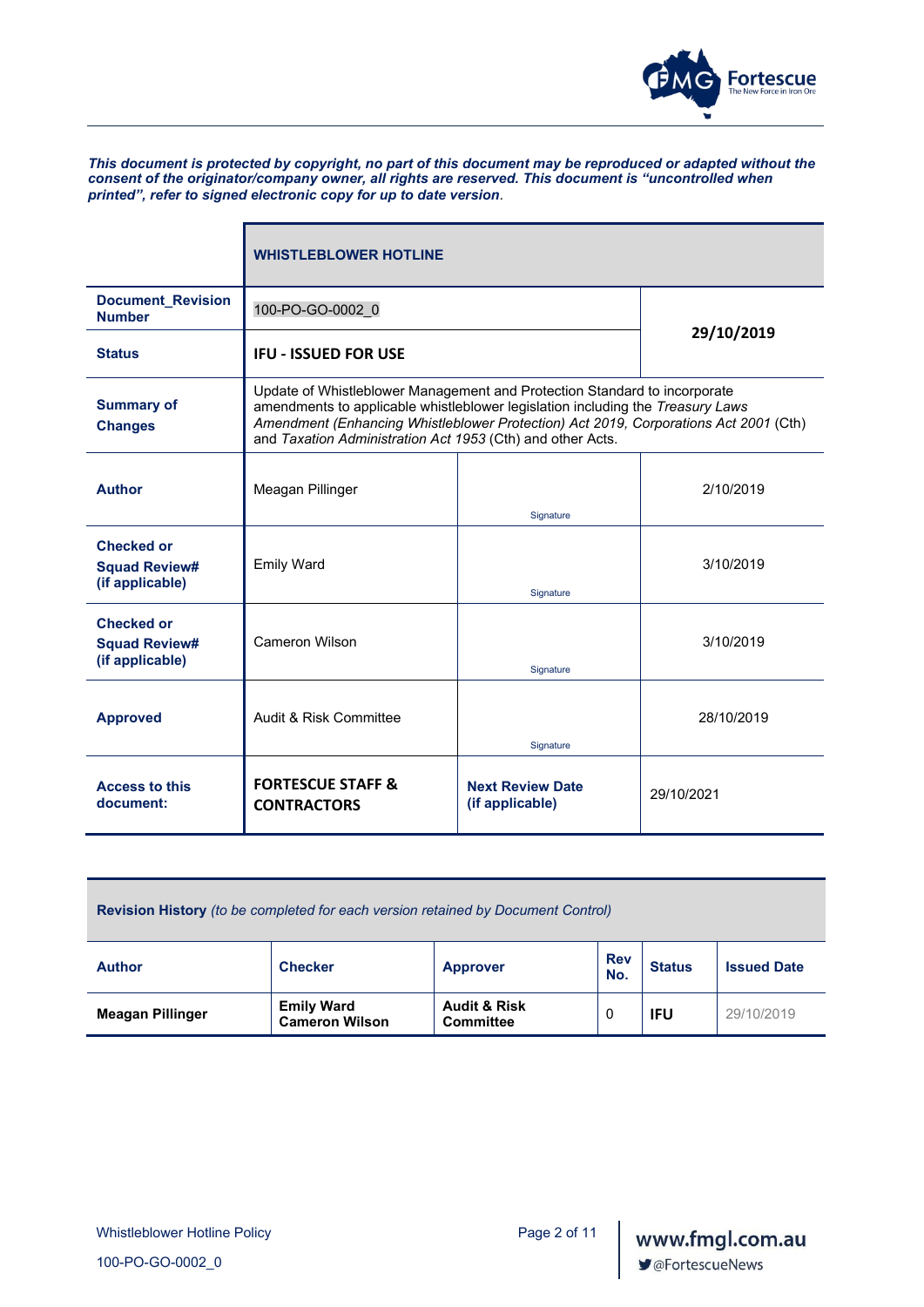

# **TABLE OF CONTENTS**

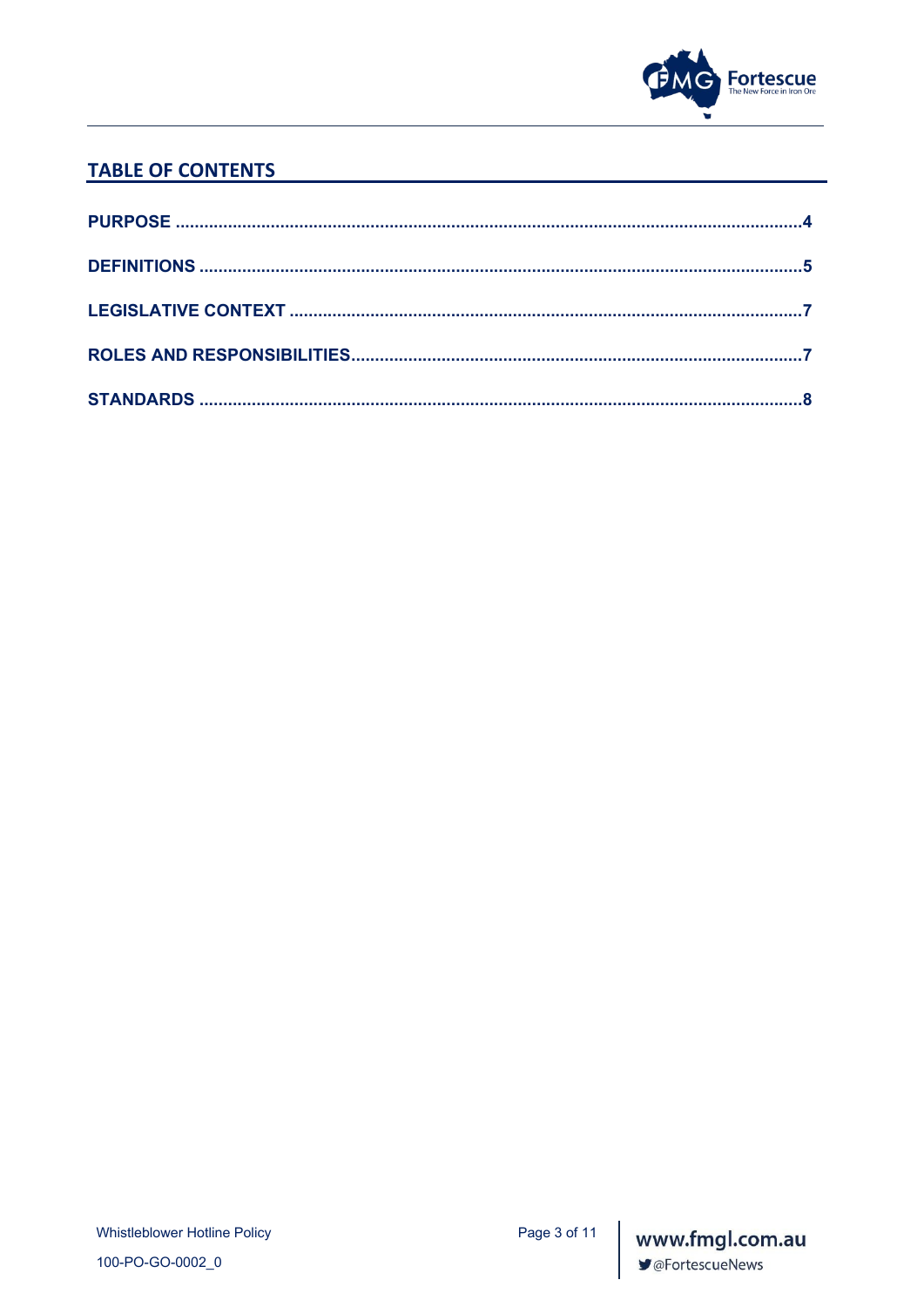

### **PURPOSE**

<span id="page-3-0"></span>Fortescue (the Company) is committed to conducting its business ethically and in compliance with all applicable laws and regulations. The Company is dedicated to creating and maintaining an open working environment where employees feel comfortable to raise concerns regarding actual or suspected unethical, unlawful or undesirable conduct.

The Company recognises that any genuine commitment to detecting and preventing illegal and other undesirable conduct must include a Whistleblower Hotline where employees and others can report their concerns.

Fortescue provides support throughout the process of raising a concern via the Whistleblower Hotline and will not tolerate any form of retaliation or victimisation as a result of speaking up in accordance with this Policy.

The *Corporations Act 2001* (Cth), *Taxation Administration Act 1953* (Cth) and other Acts (applicable legislation) provide protection to Eligible Whistleblowers who make a Reportable Conduct disclosure.

The purpose of this Policy is to set out how Fortescue will support Eligible Whistleblowers so that they not only know how to express their concerns, but they feel encouraged and safe to do so.

100-PO-GO-0002\_0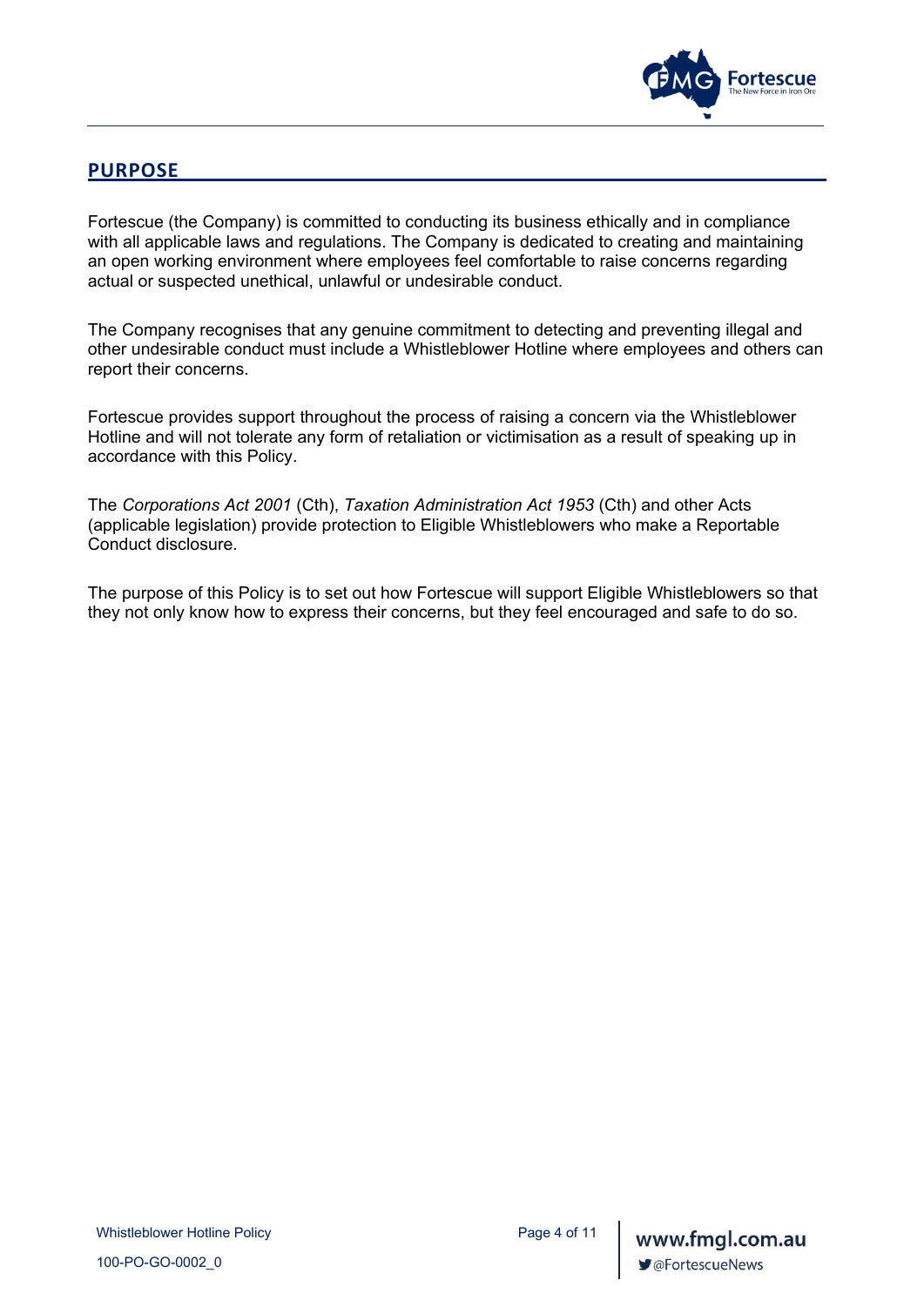

# <span id="page-4-0"></span>**DEFINITIONS**

#### **Definition of Terms**

| <b>Word/Term</b>             | <b>Definition</b>                                                                                                                                                                                                                                                                                                                                                                                                                                                                                                                                                                                                                 |  |
|------------------------------|-----------------------------------------------------------------------------------------------------------------------------------------------------------------------------------------------------------------------------------------------------------------------------------------------------------------------------------------------------------------------------------------------------------------------------------------------------------------------------------------------------------------------------------------------------------------------------------------------------------------------------------|--|
| Fortescue                    | Fortescue Metals Group Ltd all subsidiaries and employees.                                                                                                                                                                                                                                                                                                                                                                                                                                                                                                                                                                        |  |
| Officer                      | Board of Directors;<br>$\bullet$<br><b>Chief Executive Officer;</b><br>Deputy Chief Executive Officer;<br><b>Chief Financial Officer;</b><br><b>Chief Operating Officer;</b><br>Company Secretary; and<br>Chief General Counsel.                                                                                                                                                                                                                                                                                                                                                                                                  |  |
| Senior Manager               | <b>Functional Directors;</b><br>٠<br>General Managers; and<br>Group Managers.                                                                                                                                                                                                                                                                                                                                                                                                                                                                                                                                                     |  |
| Auditor                      | Internal Auditors; and<br><b>External Auditors.</b>                                                                                                                                                                                                                                                                                                                                                                                                                                                                                                                                                                               |  |
| <b>ASIC</b>                  | Australian Securities & Investments Commission                                                                                                                                                                                                                                                                                                                                                                                                                                                                                                                                                                                    |  |
| <b>APRA</b>                  | Australian Prudential Regulation Authority                                                                                                                                                                                                                                                                                                                                                                                                                                                                                                                                                                                        |  |
| <b>AFP</b>                   | <b>Australian Federal Police</b>                                                                                                                                                                                                                                                                                                                                                                                                                                                                                                                                                                                                  |  |
| <b>Whistleblower Hotline</b> | A secure, confidential and independent channel for employees, and<br>others, to disclose Reportable Conduct (and remain anonymous if<br>desired).<br>Reporting options available:<br>Freecall:<br>Australia: 1800 976 100<br>Argentina: 0800 666 3065<br>China: 400 120 0518<br>Colombia: 01800 518 9198<br>Ecuador: 1800 001 144<br>Indonesia: 0800 1503233<br>Kazakhstan: +7 (727) 295 0591<br>Kenya: 0800 211 239<br>Papua New Guinea: 0008 61283<br>Singapore: 800 852 3943<br>Email: fortescue@deloitte.com.au<br>Online: www.fortescue.deloitte.com.au<br>Post: Deloitte Whistleblower Service, Reply Paid 12628, A'Beckett |  |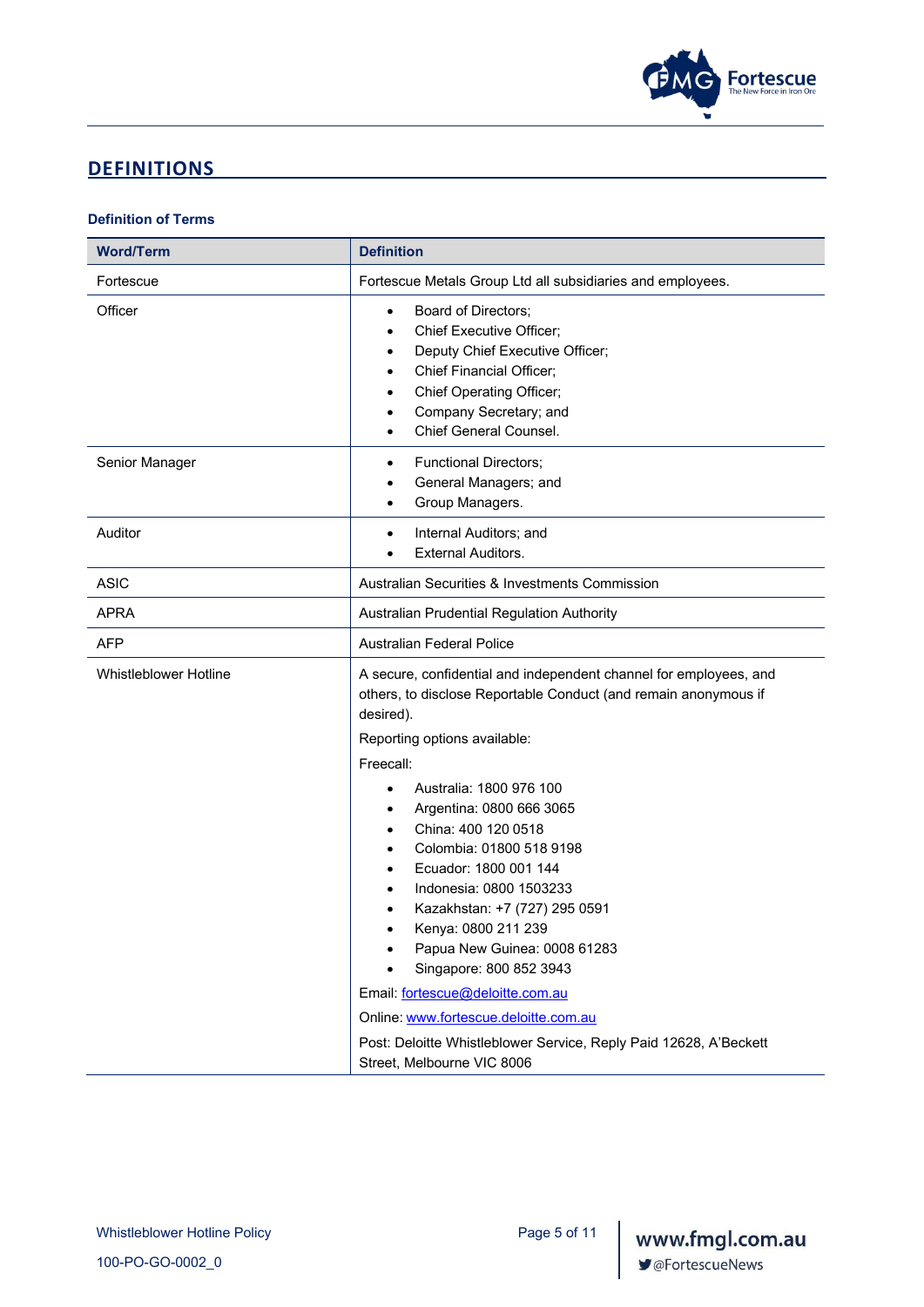

Speak Up  $\vert$  A confidential channel for employees to report improper conduct that is not classified as Reportable Conduct under this Policy. This service may be used to report incidents of:

- Harassment;
- Bullying;
- Unlawful discrimination;
- Drug and alcohol use;
- Other inappropriate conduct or behaviour; or
- Suspected breach(es) of Fortescue Policies or Procedures.

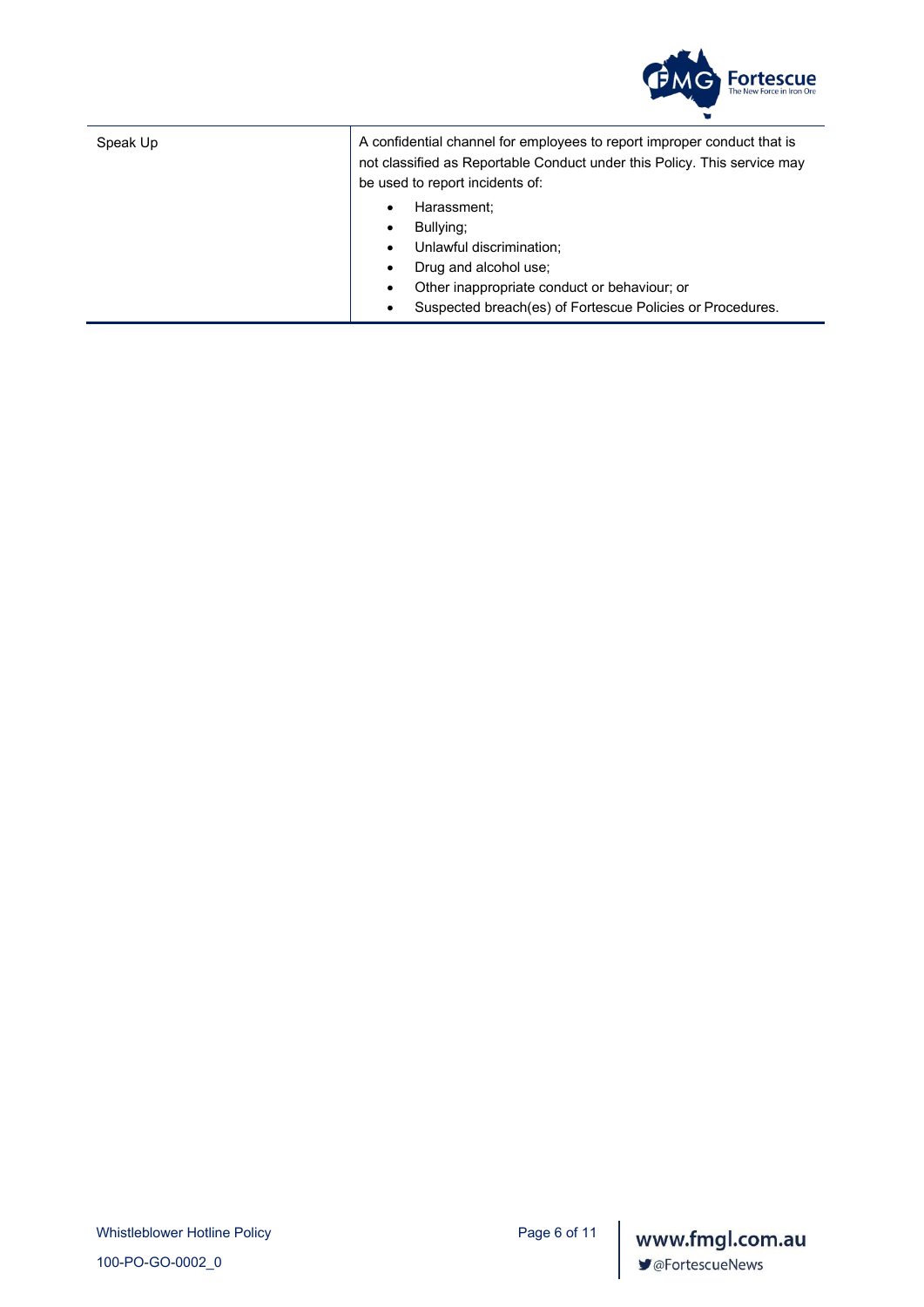

| <b>Word/Term</b>             | <b>Definition</b>                                                                                                                                                                                                                                                                                                                                                                                                                                                                                                                                                                                                      |                 |
|------------------------------|------------------------------------------------------------------------------------------------------------------------------------------------------------------------------------------------------------------------------------------------------------------------------------------------------------------------------------------------------------------------------------------------------------------------------------------------------------------------------------------------------------------------------------------------------------------------------------------------------------------------|-----------------|
|                              | Reporting options available:                                                                                                                                                                                                                                                                                                                                                                                                                                                                                                                                                                                           |                 |
|                              | In Person: Speak to your leader or site Fortescue People representative                                                                                                                                                                                                                                                                                                                                                                                                                                                                                                                                                |                 |
|                              | Phone: (08) 6218 8277                                                                                                                                                                                                                                                                                                                                                                                                                                                                                                                                                                                                  |                 |
|                              | Email: speakup@fmgl.com.au                                                                                                                                                                                                                                                                                                                                                                                                                                                                                                                                                                                             |                 |
| Eligible Whistleblower       | An entity or individual who qualifies for protection under the applicable<br>legislation when making a Reportable Conduct disclosure.<br>This includes:<br>Current or former directors, officers and employees (including<br>casual, fixed term and temporary employees);<br>Current or former secondees, contractors, consultants, suppliers<br>and service providers; or<br>Current or former volunteers, licensees, brokers, auditors and<br>associates.<br>In addition, an Eligible Whistleblower would include a relative, dependent<br>or dependent of a spouse of one of the entities/individuals listed above. |                 |
| Reportable Conduct           | Any conduct relating to Fortescue that involves suspected:<br>Bribery;<br>Corruption;<br>Conflict of Interest;<br>Fraud;<br>Theft;<br>Serious misconduct;<br>Dishonesty;<br>Danger to the public or financial system; or<br>An improper state of affairs in relation to Fortescue.<br>Reportable Conduct does not include personal work-related grievances.                                                                                                                                                                                                                                                            |                 |
| Eligible Recipient           | Protection under the applicable legislation applies when an Eligible<br>Whistleblower makes a Reportable Conduct disclosure to an Eligible<br>Recipient.<br>An Eligible Recipient includes:                                                                                                                                                                                                                                                                                                                                                                                                                            |                 |
|                              | The Fortescue Whistleblower Hotline;<br>The Corporate Governance and Compliance Manager;<br>The Company Secretary;<br>An Officer of Fortescue;<br>A Senior Manager of Fortescue; or<br>An Auditor of Fortescue.                                                                                                                                                                                                                                                                                                                                                                                                        |                 |
| <b>Detrimental Conduct</b>   | Any actual or threatened conduct that could cause detriment to an Eligible<br>Whistleblower as a result of making a Reportable Conduct disclosure.<br>This includes:<br>Termination of employment;<br>$\bullet$<br>Harassment, bullying or intimidation;<br>Personal or financial disadvantage;<br>Unlawful discrimination;<br>Injury or harm (including psychological harm);<br>Damage to reputation; or<br>Any other conduct that constitutes retaliation.                                                                                                                                                           |                 |
| Whistleblower Hotline Policy | Page 6 of 11                                                                                                                                                                                                                                                                                                                                                                                                                                                                                                                                                                                                           | www.fmgl.com.au |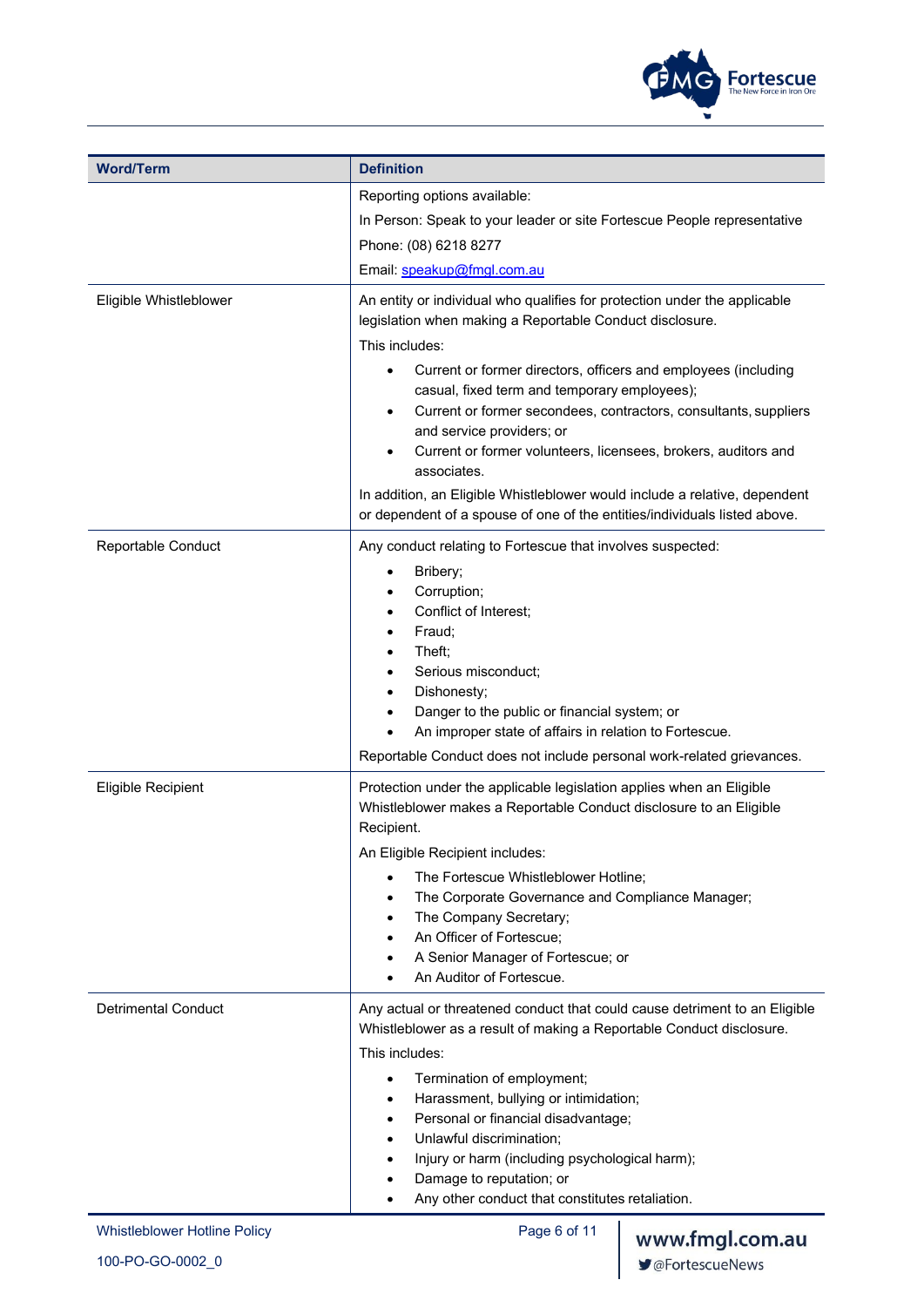

# <span id="page-7-0"></span>**LEGISLATIVE CONTEXT**

The following outlines the broad whistleblower legislative framework.

*Corporations Act 2001* (Cth)

*Taxation Administration Act 1953* (Cth)

*Treasury Laws Amendment (Enhancing Whistleblower Protections) Act 2019*

ASX Corporate Governance Principles and Recommendations, 4<sup>th</sup> Edition

ABA Guiding Principles – Improving Protections for Whistleblowers

## <span id="page-7-1"></span>**ROLES AND RESPONSIBILITIES**

The following summarises the broad Whistleblower Hotline roles and responsibilities as outlined in this Policy.

| <b>Role</b>                                                  | <b>Responsibility</b>                                                                                                                                                                                                                                                                                                                                                                                                                                                                                                                                                                                                                                                                    |  |
|--------------------------------------------------------------|------------------------------------------------------------------------------------------------------------------------------------------------------------------------------------------------------------------------------------------------------------------------------------------------------------------------------------------------------------------------------------------------------------------------------------------------------------------------------------------------------------------------------------------------------------------------------------------------------------------------------------------------------------------------------------------|--|
| Company<br>Secretary                                         | To perform the role of the Whistleblower Protection Officer (WPO).<br>The WPO's role is to:<br>Seek to protect an Eligible Whistleblower from Detrimental Conduct;<br>٠<br>Assist an Eligible Whistleblower in maintaining their wellbeing;<br>Maintain an Eligible Whistleblower's confidentiality, where relevant, includingas<br>$\bullet$<br>required by law;<br>Review and consider any complaints of Detrimental Conduct or any concern thatan<br>$\bullet$<br>Eligible Whistleblower's disclosure has not been dealt with in accordance with this<br>Policy; and<br>Escalate any matter the WPO considers appropriate to the Audit and Risk<br>$\bullet$<br>Management Committee. |  |
| Corporate<br>Governance and<br>Compliance<br>Manger          | To perform the role of the Whistleblower Investigation Officer (WIO).<br>The WIO's role is to carry out a preliminary review of the disclosure and decide whether the<br>allegations raised should be investigated. Should it be determined that the allegations must be<br>investigated, the WIO will conduct or commission the investigation.                                                                                                                                                                                                                                                                                                                                          |  |
| Officers, Senior<br>Managers and<br>Auditors of<br>Fortescue | To perform the role of an Eligible Recipient.                                                                                                                                                                                                                                                                                                                                                                                                                                                                                                                                                                                                                                            |  |
| <b>Audit and Risk</b><br>Management<br>Committee             | The Audit and Risk Management Committee (ARMC) is responsible for oversight of the<br>Whistleblower Hotline compliance program, this includes the review all Reportable Conduct<br>disclosures/investigations and periodic reporting to the Fortescue Board of Directors.                                                                                                                                                                                                                                                                                                                                                                                                                |  |

Whistleblower Hotline Policy **Page 7 of 11**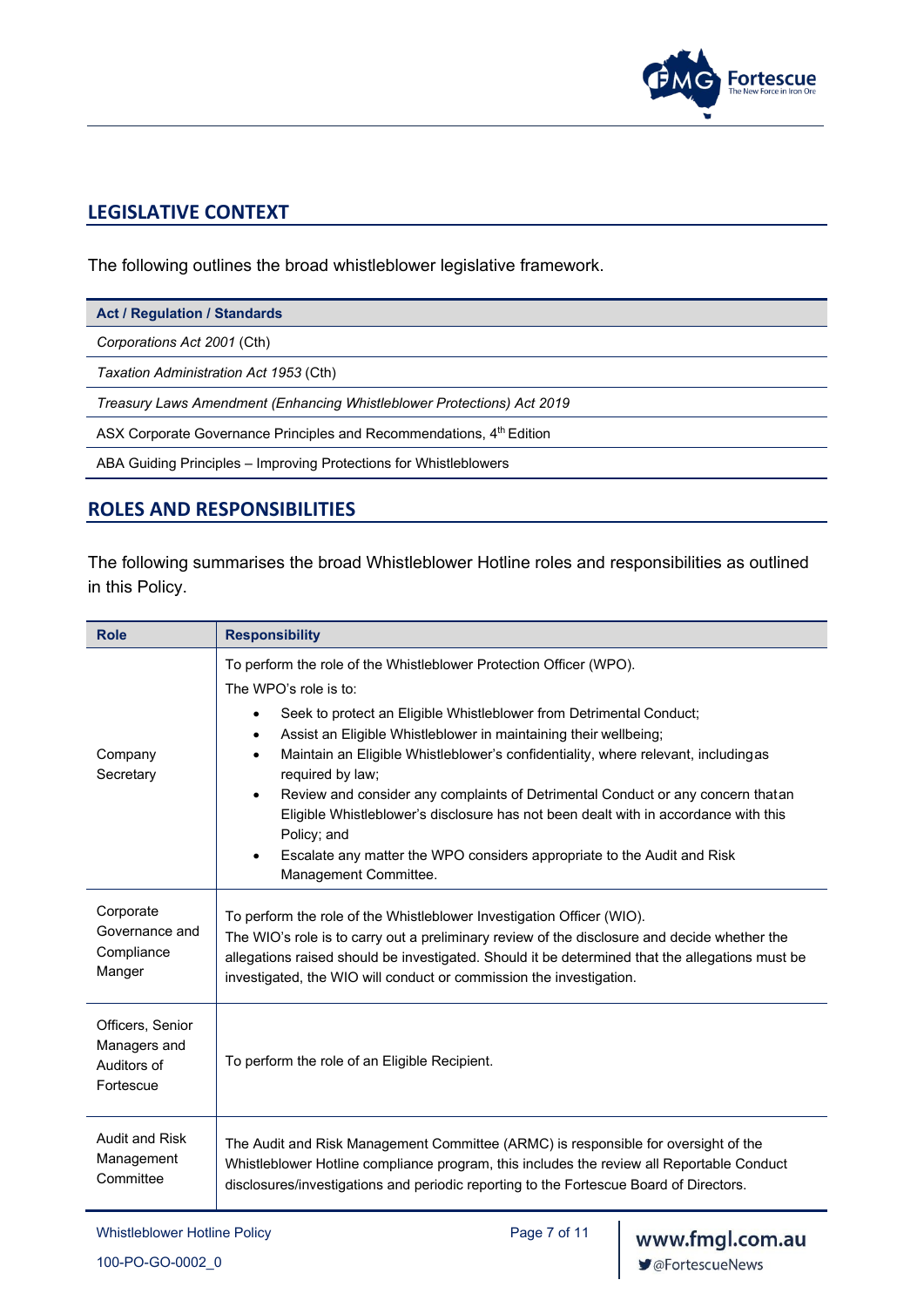

# <span id="page-8-0"></span>**STANDARDS**

## **1. MAKING A REPORT**

#### **1.1 Who can make a report?**

A Reportable Conduct disclosure qualifies for protection under this Policy if it is made by an Eligible Whistleblower. An Eligible Whistleblower may be an entity or individual including a:

- Current or former director, officer or employee (including casual, fixed term and temporary employees);
- Current or former secondee, contractor, consultant, supplier or service provider; or
- Current or former volunteer, licensee, broker, auditor or associate.

An Eligible Whistleblower may also be a relative, dependent or dependent of a spouse of one of the entities/individuals listed above.

### **1.2 What can be reported?**

In order to qualify for protection under this Policy an Eligible Whistleblower must make a Reportable Conduct disclosure to an Eligible Recipient. Reportable Conduct includes any behaviour relating to Fortescue that involves suspected:

- Bribery;
- Corruption;
- Conflict of Interest;
- Fraud;
- Theft;
- Serious misconduct;
- Dishonesty;
- Danger to the public or financial system; or
- An improper state of affairs in relation to Fortescue.

When making a disclosure, Eligible Whistleblowers will be expected to have reasonable grounds to suspect that the information they are disclosing is true. Eligible Whistleblowers will not be penalised if the information turns out to be incorrect. However, they must not make a report that they know to be untrue or misleading. Where it is found that an Eligible Whistleblower knowingly made a false report, this may be considered a breach of the Code of Conduct and result in disciplinary action. There may also be legal consequences for knowingly making a false report.

Reportable Conduct does not include personal work-related grievances. These are generally grievances relating to employee's current or former employment or engagement (or that of their relative or dependant who is an employee). If you are experiencing or witnessing behaviour such as harassment, bullying, unlawful discrimination, drug and alcohol use, other inappropriate conduct or behaviour, or suspected breach(es) of Fortescue Policies or Procedures, you are encouraged to share your concerns via our Speak Up service (see definition of Speak Up).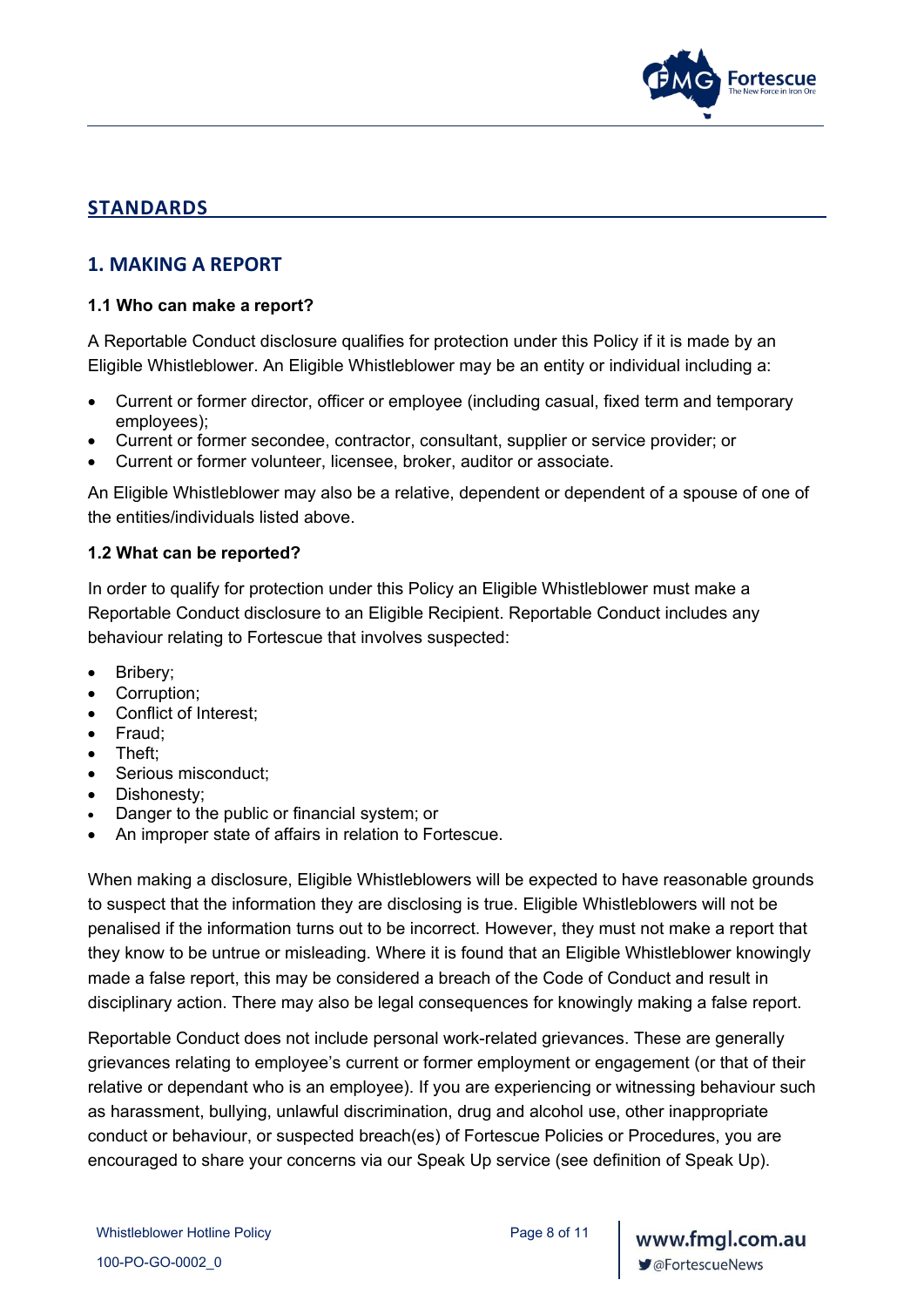

#### **1.3 Reporting Mechanisms**

Protection under this Policy applies when an Eligible Whistleblower makes a Reportable Conduct disclosure to an Eligible Recipient.

Eligible Recipients include:

- The Whistleblower Hotline (see definition of Whistleblower Hotline);
- The Corporate Governance and Compliance Manager;
- The Company Secretary;
- An Officer of Fortescue;
- A Senior Manager of Fortescue; or
- An Auditor of Fortescue.

Fortescue provides training to Eligible Recipients to ensure that they know what to do when receiving a Reportable Conduct disclosure and how the Eligible Whistleblower, the information provided by the Eligible Whistleblower, and anyone identified in the Eligible Whistleblower's allegations, should be dealt with.

Nothing in this Policy is intended to restrict employees and others from disclosing Reportable Conduct, providing information to, or communicating with, a government agency, law enforcement body or a regulator in accordance with any relevant law, regulation or prudential standard applicable in a jurisdiction in which Fortescue operates.

### **2. PROTECTION AND SUPPORT**

#### **2.1 Confidentiality**

Should a Reportable Conduct disclosure be made in accordance with item 1 (Making a Report), Eligible Whistleblowers will qualify for anonymity under this Policy. Whilst Eligible Whistleblowers are encouraged to share their identity when making a disclosure (as it will make it easier for the Company to address their concerns), they are not required to do so.

Under the applicable legislation it is an offence for an Eligible Recipient to disclose the identity of an Eligible Whistleblower, including information that is likely to lead to the identification of the Eligible Whistleblower, without consent. The exception to this prohibition is if the disclosure is required by law, this may include disclosure to ASIC, APRA, a legal practitioner or the AFP.

#### **2.2 Victimisation**

Fortescue will not tolerate any actual or threatened Detrimental Conduct to a person because of a belief or suspicion that that person has made, may have made, or could make a Reportable Conduct disclosure under this Policy.

Detrimental Conduct includes:

- Termination of employment;
- Harassment, bullying or intimidation;
- Personal or financial disadvantage;
- Unlawful discrimination;
- Injury or harm (including psychological harm);
- Damage to reputation; or
- Any other conduct that constitutes retaliation.

Whistleblower Hotline Policy **Page 9 of 11**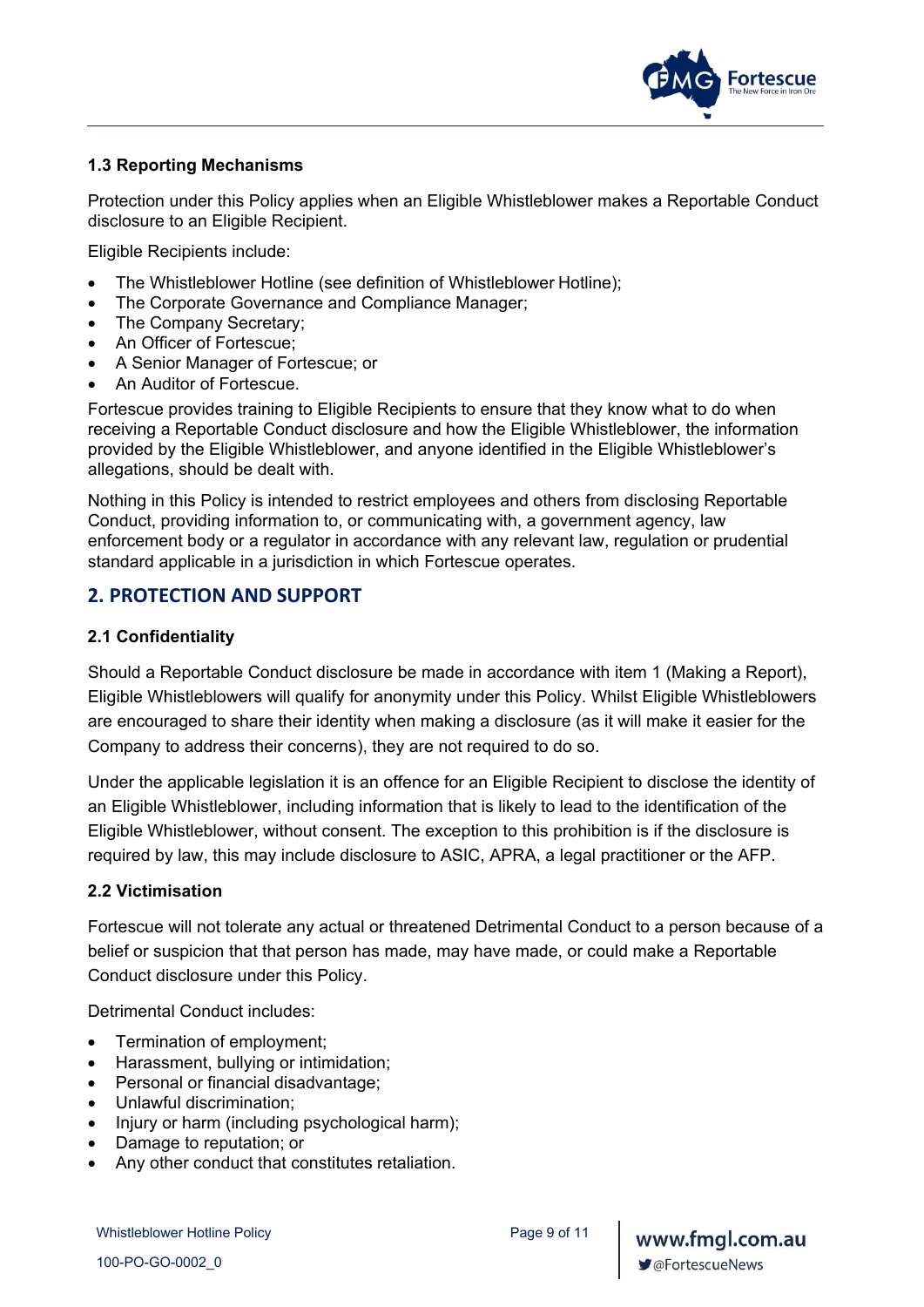

#### **2.3 Whistleblower Protection Officer**

Should an Eligible Whistleblower feel as if their anonymity may have been compromised or that they are the subject of actual or threatened Detrimental Conduct, they are encouraged to contact the Whistleblower Protection Officer (WPO). Fortescue has assigned the role of WPO to the Company Secretary. It is the WPO's role to:

- Seek to protect an Eligible Whistleblower from Detrimental Conduct;
- Assist an Eligible Whistleblower in maintaining their wellbeing;
- Maintain an Eligible Whistleblower's confidentiality, where relevant, including as required by law;
- Review and consider any complaints of Detrimental Conduct or any concern that an Eligible Whistleblower's disclosure has not been dealt with in accordance with this Policy; and
- Escalate any matter the WPO considers appropriate to the Audit and Risk Management Committee.

### **2.4 Support**

Where possible, the WPO will assess the need for additional support for Eligible Whistleblowers.

Additional support may include:

- Monitoring and managing the people and environment in which the Detrimental Conduct is allegedly occurring;
- Temporarily changing working arrangements or places of work; or
- Providing counselling or other assistance services (including access to the Employee Assistance Program).

The Company may also, at its discretion, grant Eligible Whistleblowers immunity from internal disciplinary proceedings relating to matters that come to light as a result of their disclosure.

## **3. INVESTIGATING A REPORT**

#### **3.1 Whistleblower Investigation Officer**

All disclosures made under this Policy are assessed by the Whistleblower Investigation Officer (WIO). Fortescue has assigned the role of WIO to the Corporate Governance and Compliance Manager. It is the WIO's role to carry out a preliminary review of the disclosure and decide whether the allegations raised should be investigated.

Should it be determined that the allegations will be investigated, the WIO will conduct or commission an investigation. There may be circumstances where it is necessary for the WIO to engage an internal/external party to conduct the investigation on his/her behalf.

#### **3.2 Investigation process**

Investigations will follow a fair process and be conducted in a timely manner as the circumstances allow. In most situations, an investigation will involve the collection and assessment of information including documents and interviews with relevant people. Provided there are no restrictions or other reasonable bases for doing so, persons against whom an allegation has been made will be informed of the allegation and will have an opportunity to respond.

The WIO will, subject to commercial, legal and confidentiality constraints, provide the Eligible Whistleblower with feedback on the progress and expected timeframes of the investigation.